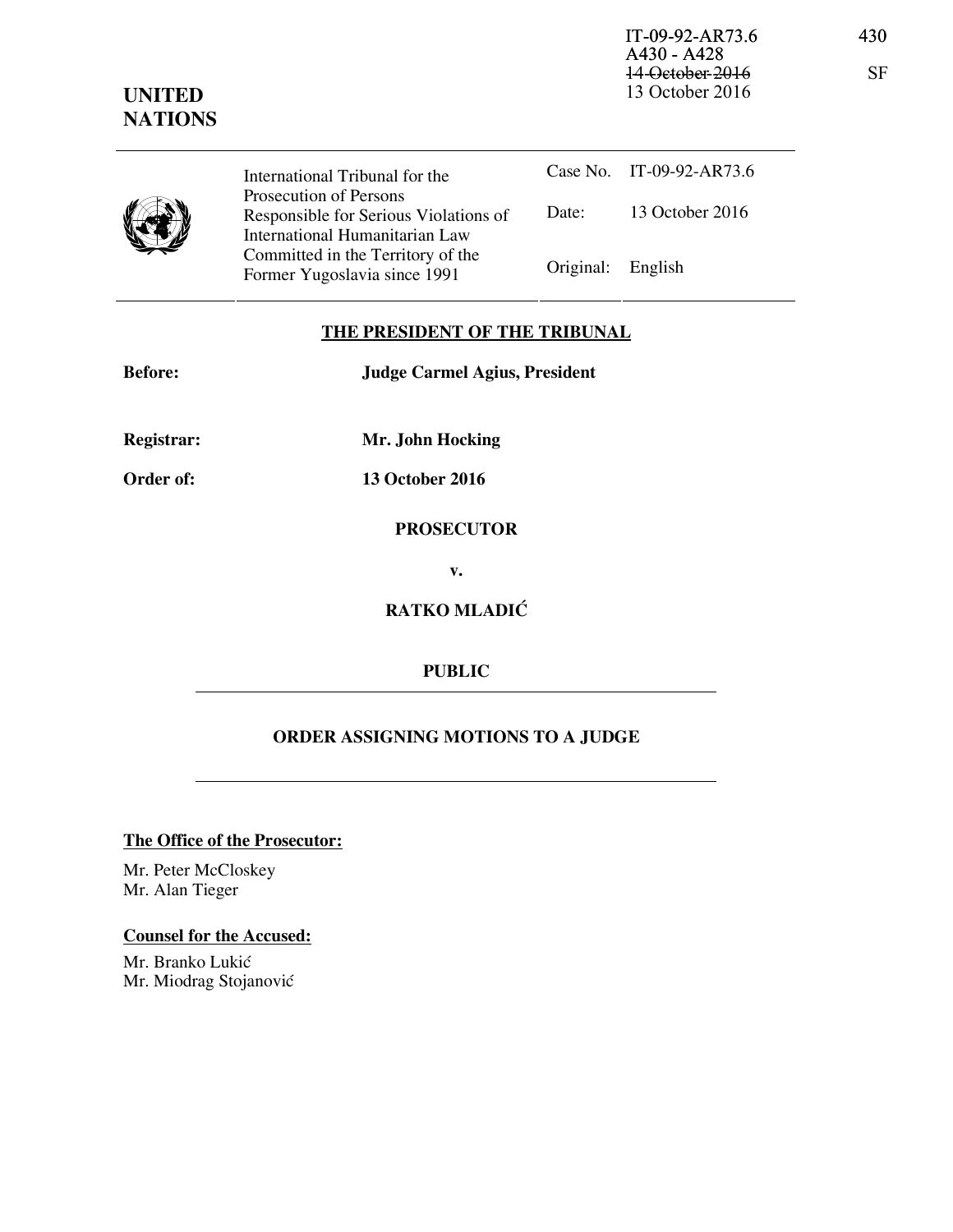**I, CARMEL AGIUS,** President of the International Tribunal for the Prosecution of Persons Responsible for Serious Violations of International Humanitarian Law Committed in the Territory of the former Yugoslavia since 1991 ("Tribunal");

**NOTING** the "Interlocutory Appeal Brief Challenging the Decision of the Trial Chamber on the Defence Motion for a Fair Trial and Presumption of Innocence", filed by Ratko Mladić ("Mladić") on 4 October 2016;

**NOTING** the "Order Assigning Judges to a Case Before the Appeals Chamber", issued on 6 October 2016, whereby I ordered that the Bench in *Prosecutor v. Ratko Mladić*, Case No. IT-09-92-AR73.6, shall be composed of myself as Presiding Judge, Judge Liu Daqun, Judge Fausto Pocar, Judge Theodor Meron, and Judge Burton Hall ("Appeals Bench");<sup>1</sup>

**BEING SEISED OF** the: (i) "Appellant's Motion Pursuant to Rule 15(B) Seeking Disqualification of Judge Carmel Agius from the Appeals Chamber"; (ii) "Appellant's Motion Pursuant to Rule 15(B) Seeking Disqualification of Judge Fausto Pocar from the Appeals Chamber"; and (iii) "Appellant's Motion Pursuant to Rule 15(B) Seeking Disqualification of Judge Theodor Meron from the Appeals Chamber", filed by Mladić on 10 October 2016 (together "Disqualification" Motions"), whereby Mladić requests *inter alia* the voluntary withdrawal or, in the alternative, the disqualification from the Appeals Bench of myself, Judge Fausto Pocar and Judge Theodor Meron, respectively, pursuant to Rule 15(B) of the Tribunal's Rules of Procedure and Evidence ("Rules");<sup>2</sup>

**NOTING** that Mladic further requests that my responsibilities in respect of the Disqualification Motions shall be assumed by the Vice-President of the Tribunal ("Vice-President") or, if he is unable to act, the most senior permanent Judge, in accordance with Rule  $15(B)(iv)$  of the Rules;<sup>3</sup>

**NOTING** that, pursuant to Rule 15(B)(iv) of the Rules, if the Judge subject to a request for disqualification and withdrawal is the President of the Tribunal ("President"), the responsibility of the President in accordance with Rule 15(B) of the Rules shall be assumed by the Vice-President or, if he is unable to act, the most senior permanent Judge;

 $\overline{a}$ 

429

<sup>&</sup>lt;sup>1</sup> Order Assigning Judges to a Case Before the Appeals Chamber, 6 October 2016, p. 1.

<sup>&</sup>lt;sup>2</sup> Appellant's Motion Pursuant to Rule 15(B) Seeking Disqualification of Judge Carmel Agius from the Appeals Chamber, 10 October 2016 ("Motion Seeking Disqualification of Judge Agius"), p. 10; Appellant's Motion Pursuant to Rule 15(B) Seeking Disqualification of Judge Fausto Pocar from the Appeals Chamber, 10 October 2016 ("Motion Seeking Disqualification of Judge Pocar"), p. 11; Appellant's Motion Pursuant to Rule 15(B) Seeking Disqualification of Judge Theodor Meron from the Appeals Chamber, 10 October 2016 ("Motion Seeking Disqualification of Judge Meron"), p. 9. On 12 October 2016, the Office of the Prosecutor filed a "Consolidated Prosecution Response to Mladi}'s Motions Pursuant to Rule 15(B) Seeking Disqualification of Judges Carmel Agius, Theodor Meron and Fausto Pocar".

<sup>&</sup>lt;sup>3</sup> Motion Seeking Disqualification of Judge Agius, para. 2; Motion Seeking Disqualification of Judge Pocar, para. 2; Motion Seeking Disqualification of Judge Meron, para. 2.